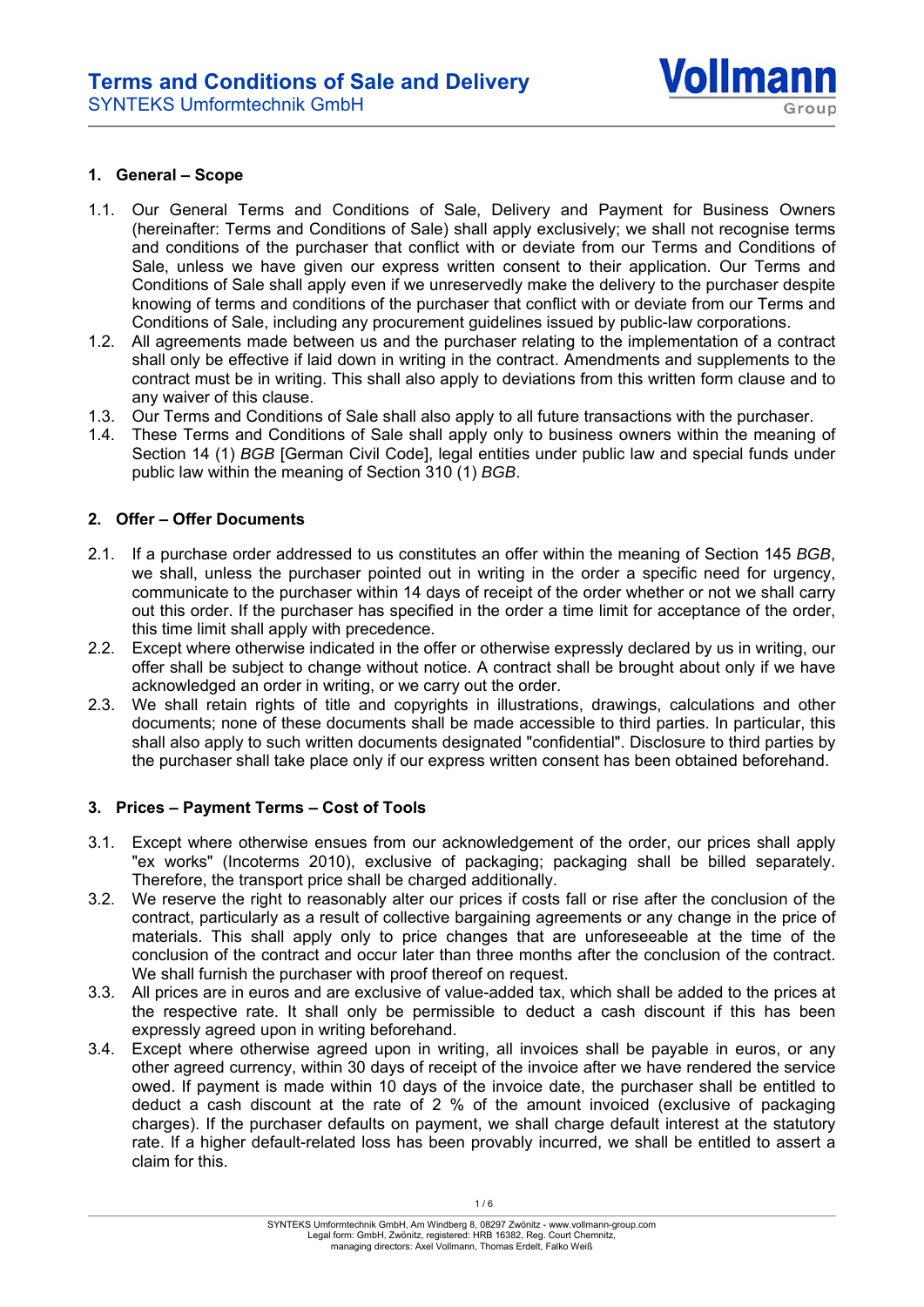- 3.5. The purchaser shall have rights of set-off only where its counter-claims have been established by a final and non-appealable court judgement, are undisputed or have been acknowledged by us. The purchaser shall be entitled to exercise a right of retention or a right to refuse performance only if the same preconditions are met in the case of counter-claims or if, in the case of defects in the goods delivered, these defects have been discovered, acknowledged by us or at least credibly demonstrated (e.g. by means of a neutral expert's written confirmation), and, additionally, the purchaser's counter-claim is based on the same contractual relationship.
- 3.6. If we are obliged to perform in advance, and, after the conclusion of the contract, we become aware of circumstances under which our claim to payment is jeopardised by a lack of liquidity on the part of the purchaser, we may, at our option, either demand that security be provided within a reasonable period or that payment be made concurrently with delivery. If the purchaser fails to comply with this request, we shall, without prejudice to further statutory rights, be entitled to rescind the contract.
- 3.7. The purchaser shall not acquire any rights in tools as a result of reimbursing the cost of the tools or a portion of this cost. These tools shall remain solely our property.

# **4. Delivery Period**

- 4.1. The delivery period stated by us shall begin only if all essential issues, in particular technical issues, have been cleared up, and the purchaser has met its obligations. Except where otherwise agreed upon or otherwise ensues from the contractual relationship, the delivery period stated by us shall always be non-binding.
- 4.2. Compliance with our obligation to deliver shall be conditional upon the purchaser having properly performed its obligations in due time.
- 4.3. Delays in delivery due to force majeure or due to unforeseeable circumstances not attributable to us, such as operational disruptions, strikes, lockout, lack of means of transport, difficulties in procuring raw materials, official directives, late delivery by our suppliers, shall not lead to default on our part. Any agreed period for delivery shall be extended by the duration of the hindrance. If the hindrance lasts longer than one month, we and the purchaser may, after the expiry of a reasonable set grace period, rescind the contract in respect of the part not yet performed.
- 4.4. If the purchaser sets us a reasonable time limit after we have entered into default, the purchaser shall be entitled to rescind the contract after this time limit has expired to no avail; in this case, the purchaser shall be entitled to damage claims for non-performance only if default is due to wrongful intent.
- 4.5. The limitations of liability under the above subsection (4) shall not apply insofar as a commercial transaction where time is of the essence has been agreed upon; the same shall apply if, due to default attributable to us, the purchaser may claim that it is no longer interested in the performance of the contract. In these cases, liability shall be limited to the loss foreseeable and typical of this type of contract, except where we can be accused of wrongful intent.
- 4.6. If the purchaser defaults on taking delivery or breaches other duties to co-operate, we shall be entitled to demand compensation for the loss incurred upon us, including any extra expenditure. In this case, the risk of accidental destruction or accidental deterioration of the item purchased shall also pass to the purchaser at the time when the purchaser defaults on taking delivery.
- 4.7. We shall be entitled to make sub-deliveries insofar as this does not conflict with any evident interest of the purchaser. In the event of justified sub-deliveries, we shall also be entitled to bill for these sub-deliveries following their dispatch in each case.
- 4.8. Over-deliveries or under-deliveries shall, without proper performance being impaired as a result hereof, be permissible within a scope of plus or minus 5 % as customary in the trade.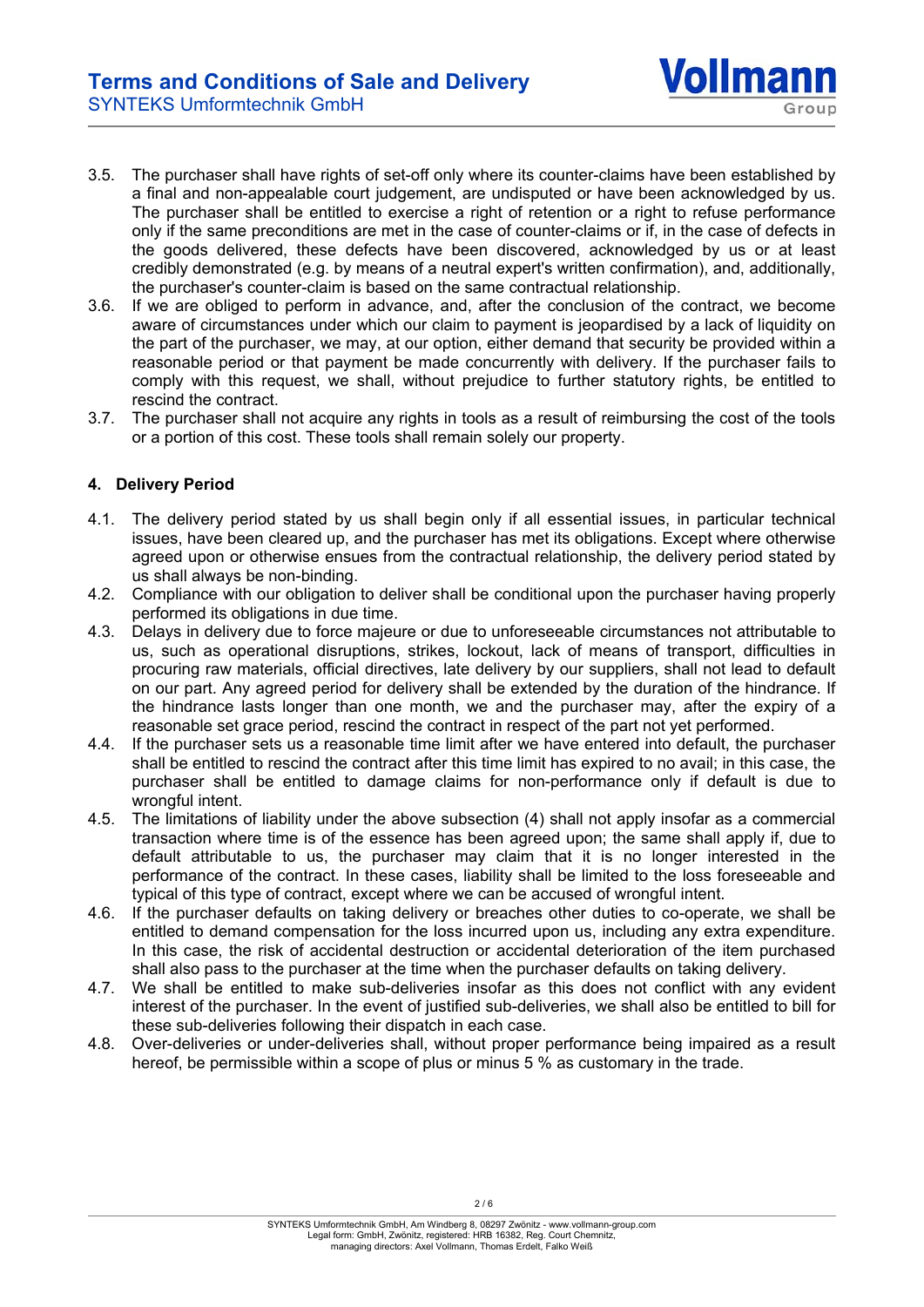

#### **5. Passage of Risk – Packaging Costs**

- 5.1. Except where otherwise agreed upon in writing, "ex works" (Incoterms 2010) shall apply as the delivery clause in relation to business owners and public-law corporations.
- 5.2. No transport packaging or other packaging as defined in the *Verpackungsverordnung* [Packaging Regulation] shall be taken back. The purchaser shall take care of the disposal of the packaging at its expense.
- 5.3. We shall take out transport insurance for the delivery at the purchaser's express request; the costs incurred in this respect shall be borne by the purchaser.

#### **6. Warranty for Defects**

- 6.1. A commercial purchaser shall only have warranty rights (defect-related claims) if, without delay after receiving the goods, the purchaser examines the goods and gives us written notification of any visible defects without delay following this examination or gives us written notification of any hidden defects without delay after their discovery, specifying the defect (Section 377 *HGB* [German Commercial Code]). If the purchaser is not a merchant, it shall give us written notification of such evident defects within 14 days of their discovery.
- 6.2. There shall be no claims based on defects insofar as there are only insignificant deviations from the agreed quality, or there is only an insignificant impairment of usability.
- 6.3. All parts or services that exhibit a defect in quality within the limitation period shall, at out option, be rectified, replaced or re-performed by us free of charge, insofar as the cause of the defect already existed at the time of the passage of risk.
- 6.4. If defects are reported, the purchaser shall only be permitted to withhold payments to an extent reasonably proportionate to the defects that have arisen. Furthermore, these payments shall only be withheld if the preconditions under Section 3 (5), sentence 2 are met.
- 6.5. If, for reasons not attributable to us, the purchaser wrongly reports the existence of a defect attributable to us, we shall be entitled to charge the purchaser for the reasonable expenditure incurred upon us in connection with eliminating or ascertaining the defect.
- 6.6. Claims of the purchaser on the basis of the expenditure necessary for the purpose of supplementary performance, in particular transport, travel, labour and material costs, shall be ruled out insofar as this expenditure increases as a result of the delivered item having been subsequently transported to a place other than the original place of delivery, unless this transportation is required under the contract. We shall be entitled to charge the purchaser for such extra costs.
- 6.7. Statutory recourse claims of the purchaser against us from the sale of consumables (Sections 478 and 479 *BGB*) shall be ruled out with regard to any agreements made by the purchaser with its customers that go beyond the customers' statutory defect-related claims.
- 6.8. Claims of the purchaser based on defects in quality shall become statute-barred 12 months after the passage of risk. However, the statutory limitation periods for defect-related claims shall apply insofar as these are longer than 24 months, and nothing to the contrary ensues from these Terms and Conditions, i.e. for example for items customarily used for buildings (Section 438 (1), no. 2b *BGB*), for the right of recourse (Section 479 (1) *BGB*) and for structures and construction defects (Sections 634a, 438 (1), no. 2a *BGB*) as well as in cases of defects caused with wrongful intent or by gross negligence and in cases of fraudulent concealment of a defect. These limitation periods shall also apply to defect-related consequential loss falling under Section 437 (3) or Section 634 (4) *BGB* (Damages in the Event of Defects). If supplementary performance is required due to a defect, the limitation period shall merely be suspended until such supplementary performance has been rendered and shall not restart from the beginning.
- 6.9. Before the purchaser can assert further claims or rights (rescission, price reduction, damages, reimbursement of expenditure), we shall first be given the opportunity to render supplementary performance within a reasonable period, except where we have given a guarantee contrary hereto. If supplementary performance fails despite at least two attempts at supplementary performance, or if supplementary performance is impossible, or we refuse to render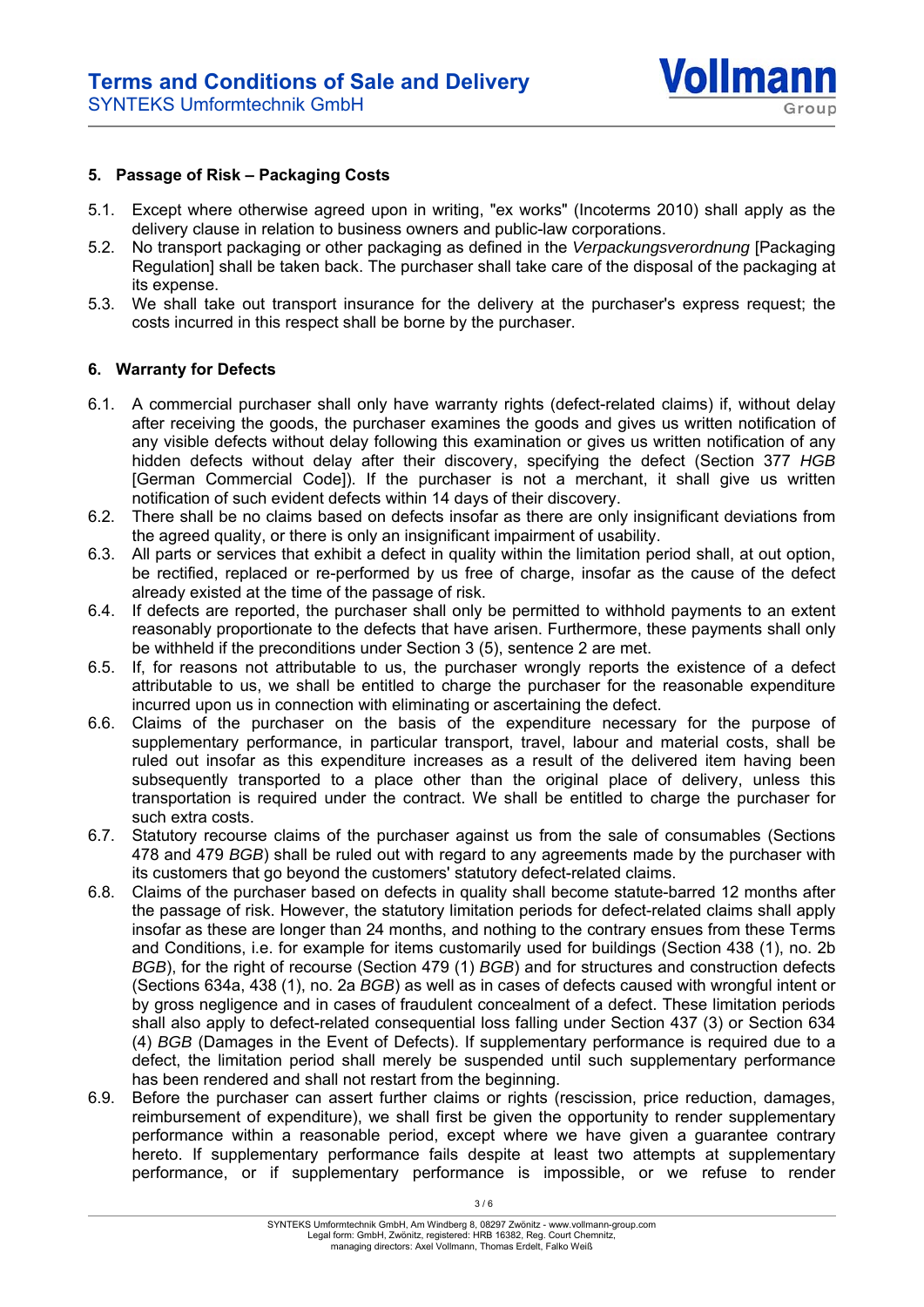

supplementary performance, or supplementary performance cannot be reasonably expected of the purchaser, the purchaser may rescind the contract or reduce the fee (reduction of price). The assertion of damage claims by the purchaser shall be governed by Section 8 of these Terms and Conditions.

6.10. Damage claims based on defects shall be governed by Section 8 of these Terms and Conditions. Any right to assert further claims or rights against us or our authorised agents on the basis of a defect in quality shall be ruled out.

## **7. Industrial Property Rights / Defects in Title**

- 7.1. Except where otherwise agreed upon, we shall merely be obliged to make the delivery in the country of the place of delivery free from third-party rights.
- 7.2. If we are at fault for any infringement of third-party property rights, we may, at our option, either obtain, at our expense, a right of use sufficient for the agreed or required use and grant this right of use, or alter the delivery item in such a way that the property right is not infringed, or exchange the delivery item, insofar as the agreed or required use of the delivery item by the purchaser is not impaired as a result thereof. If this is not possible for us or cannot be reasonably expected of us, the purchaser shall be entitled to the statutory claims and rights. Damage claims shall be governed by Section 8.
- 7.3. Section 6 (4), (5), (8) and (10) of these Terms and Conditions shall apply accordingly.

## **8. Damage Claims and Liability on Other Grounds**

- 8.1. Any right to assert damage claims for defect-related loss due to defects in our services owed to the purchaser, and any right to assert damage claims for consequential defect-related loss, in particular lost profit due to such defects, shall be ruled out, unless we caused the defects with wrongful intent or gross negligence or by negligently breaching principal contractual duties. This limitation of liability shall also apply to expenditure reimbursement claims of the purchaser based on defects. This limitation of liability for defect-related loss shall not apply to mortal injury, physical injury or health damage caused by slight negligence.
- 8.2. Any right to assert a damage claim for breach of a durability guarantee (Section 443 (2) *BGB*) given by us or third parties for which we are responsible shall be ruled out insofar as we are not at fault for the breach.
- 8.3. In all other respects, damage claims and expenditure reimbursement claims (hereinafter "damage claims") of the purchaser on any legal basis whatsoever, in particular those based on a breach of duties arising from the obligatory relationship or based on an unlawful act, shall be ruled out.
- 8.4. The above shall not apply to claims under Sections 1 and 4 *Produkthaftungsgesetz* [Product Liability Act], in cases of wrongful intent or gross negligence, for mortal injury, physical injury or health damage, in cases where a guarantee for the existence of a feature (guarantee of specific qualities) has been given, or in cases of negligent breach of principal contractual duties. However, our liability in cases of negligence shall be limited to the foreseeable loss typical of this type of contract, except where mortal injury, physical injury or health damage has occurred, where the existence of a feature has been guaranteed, or where otherwise agreed upon.
- 8.5. No change of the burden of proof is associated with the above provisions under subsections (1) to (4).
- 8.6. Insofar as our liability is ruled out or limited, this shall also apply to the personal liability of our employees, workers, personnel, representatives and authorised agents.
- 8.7. Limitation of the claims between the supplier and the purchaser shall be governed by Section 6 (8) of these Terms and Conditions, except where claims arising from tortious producer liability (Sections 823 et seqq. *BGB*) or the *Produkthaftungsgesetz* [Product Liability Act] are concerned.
- 8.8. Principal contractual duties within the meaning of these Terms and Conditions of Sale and Delivery are contractual duties where, in the absence of compliance therewith, the contract would have no value, or only a materially lower value, for the purchaser, and where compliance may be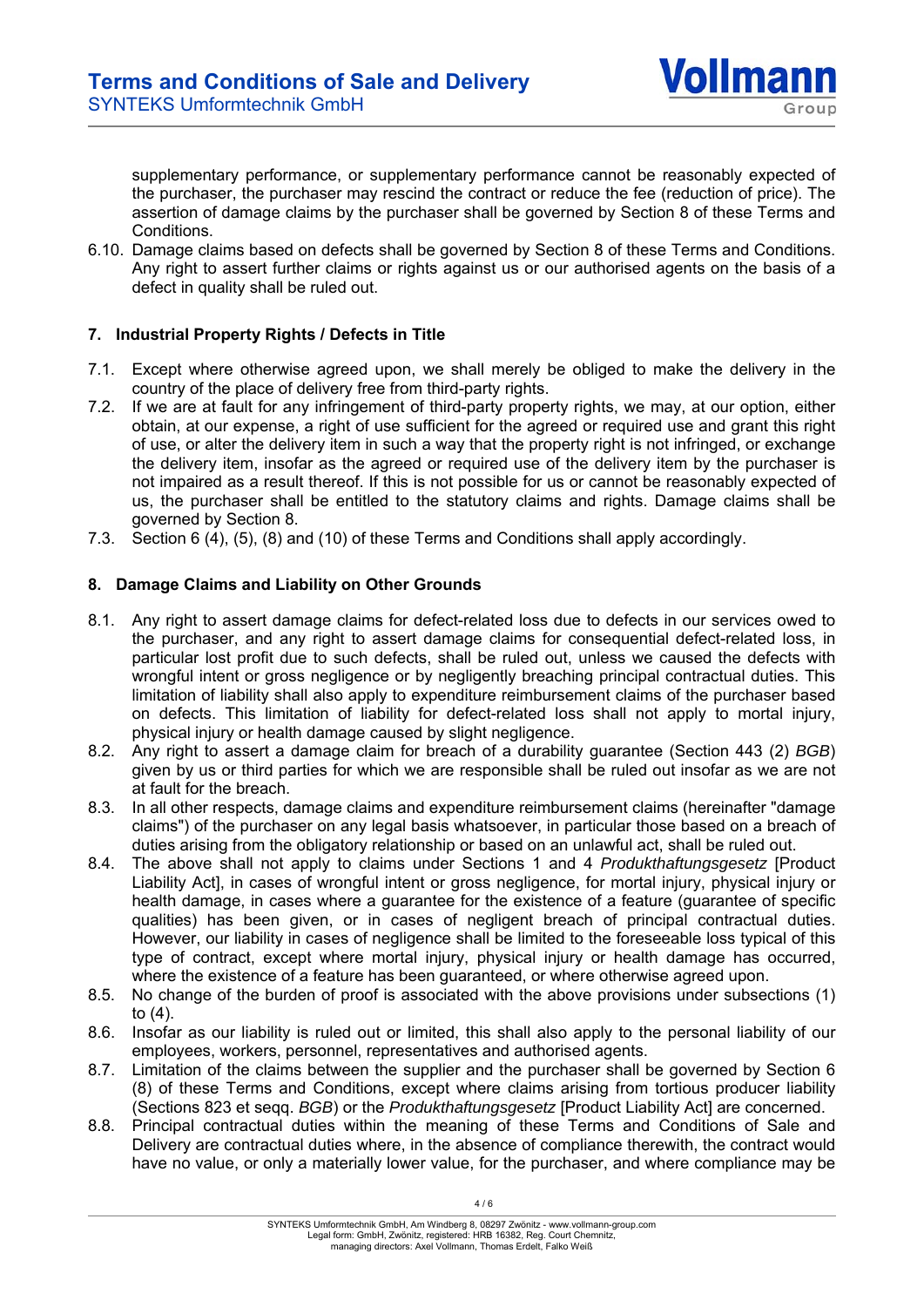

reasonably expected by the purchaser with due regard being given to all agreements made, and where a breach of these duties can normally not be cured by monetary compensation or can only be cured by monetary compensation to a limited extent. In this sense, principal contractual duties also include such duties where, in the event of non-compliance, the purchaser would normally no longer be interested in the implementation of the contract.

# **9. Retention of Title**

- 9.1. We shall retain title to the delivered items until all payments arising from the business relationship with the purchaser have been received. If the purchaser acts in breach of the contract, particularly if it defaults on payment after having been set a reasonable time limit, we shall be entitled to repossess the item delivered. This shall not apply insofar as the purchaser has already filed for insolvency proceedings, or insolvency proceedings have been instituted, and we are, as a result thereof, not permitted to immediately repossess the items delivered. Repossession of the delivered item by us shall not constitute rescission of the contract, unless we have expressly declared this in writing. Attachment of the delivered item by us shall always constitute rescission of the contract. Rescission of the contract shall not preclude the assertion of damage claims against the purchaser. We shall be authorised to realise the delivered item after having repossessed it. The proceeds from such realisation shall be credited against the purchaser's liabilities – less reasonable realisation costs. The provisions concerning realisation that are laid down in the *InsO* (*Insolvenzordnung*) [Insolvency Code] shall remain unaffected.
- 9.2. The purchaser shall treat the delivery item with care; in particular, the purchaser shall, at its own expense, adequately insure it against fire damage, water damage and theft on a replacement value basis. Insofar as maintenance or inspection work is necessary, the purchaser shall carry this work out in due time at its own expense.
- 9.3. In the event of attachments or other interventions by third parties, the purchaser shall notify us in writing without delay and provide us with all information necessary for exercising our rights. The purchaser shall be liable to us for the court costs and out-of-court costs in connection with any necessary action under Section 771 *ZPO* [Code of Civil Procedure] (third-party counter-claim proceedings).
- 9.4. The purchaser shall be entitled to on-sell the delivery item in the ordinary course of business. However, it hereby assigns to us in advance, in the sum of the final invoiced amount (including value-added tax) of our claim, all claims that accrue to it against its customers or third parties from the on-selling, regardless of whether the item delivered has been on-sold without having been processed or after having been processed. The purchaser shall remain entitled to collect this claim even after the claim has been assigned. However, we shall be authorised to collect the claim ourselves if the purchaser no longer meets its payment obligations out of the proceeds received, defaults on payment or has filed for the institution of insolvency proceedings or has ceased payments. In such cases, we may demand that the purchaser disclose to us the claims assigned and the debtors concerned, provide all information necessary for collecting the claims, hand over all relevant documents and give the debtor/debtors (third party/third parties) concerned notification of this assignment. However, it shall not be possible for us to collect the claim insofar as the *Insolvenzordnung* precludes this.
- 9.5. Any processing or remodelling of the delivered item by the purchaser shall always take place on our behalf. If the item delivered is processed with other items not belonging to us, we shall acquire joint title to the new item in the ratio of the value of the delivered item (final amount invoiced, including value-added tax) in relation to the other processed items at the time of processing. In all other respects, the item created as a result of processing shall be subject to the same terms as those applicable to the items delivered under retention of title.
- 9.6. If the items delivered by us are built into land in such a way that they thereupon become the land owner's property, the above subsection (5) shall apply accordingly.
- 9.7. At the purchaser's request, we shall release the security to which we are entitled insofar as the value of our security exceeds by more than 20 %, not merely in the short term, the claims to be secured; it shall be incumbent upon us to select the security to be released.